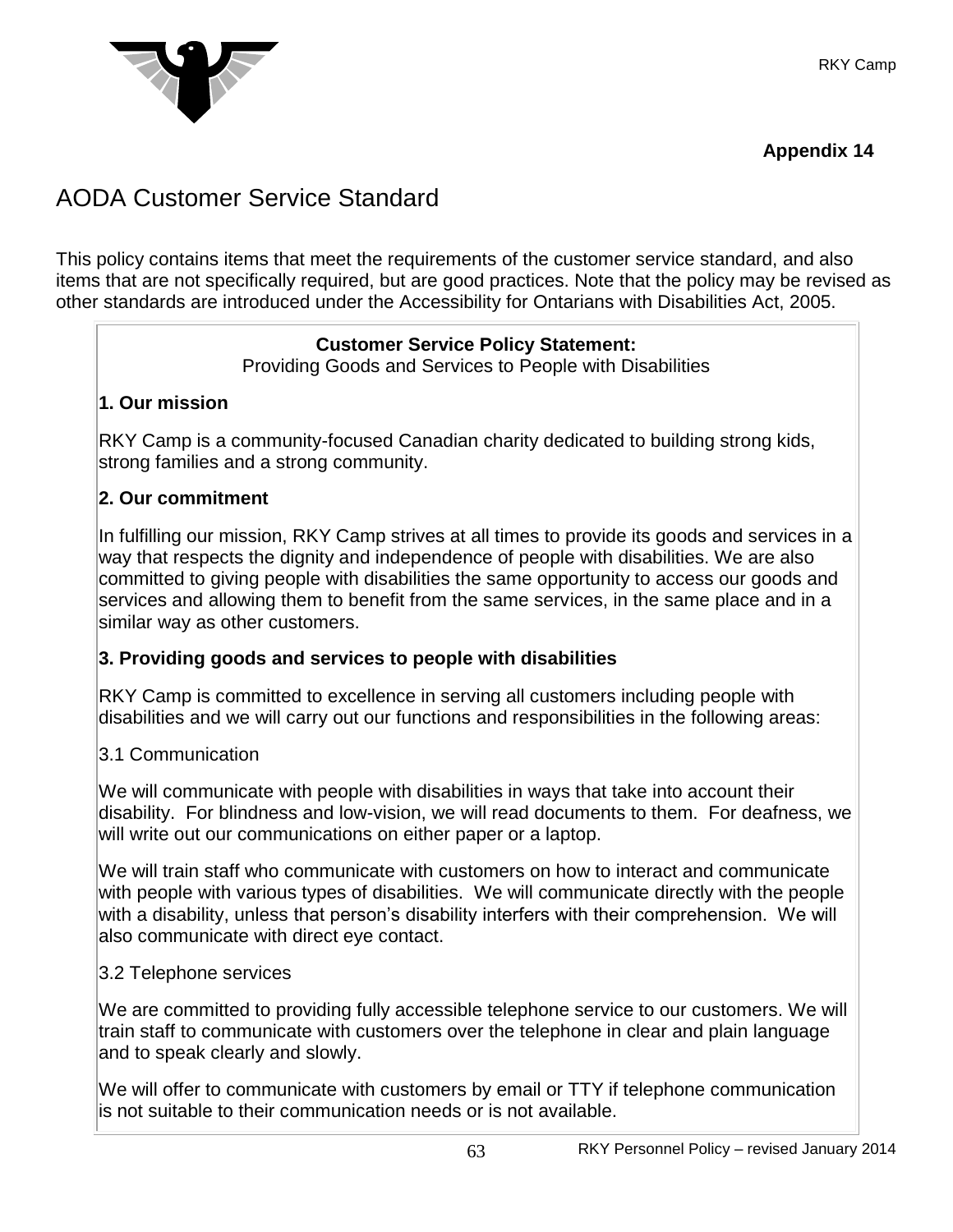

## 3.3 Assistive devices

We are committed to serving people with disabilities who use assistive devices to obtain, use or benefit from our goods and services. We will ensure that our staff is trained and familiar with various assistive devices that may be used by customers with disabilities while accessing our goods or services.

We will also ensure that staff knows how to use the following assistive devices available on our premises for customers: elevator, pool ramps, accessible change room.

## 3.4 Billing

We are committed to providing accessible invoices to all of our customers. For this reason, invoices will be provided in the following formats upon request: hard copy or e-mail. We will answer any questions customers may have about the content of the invoice in person, by telephone or e-mail.

#### **4. Use of service animals and support persons**

We are committed to welcoming people with disabilities who are accompanied by a service animal on the parts of our premises that are open to the public and other third parties. We will also ensure that all staff, volunteers and others dealing with the public are trained in how to interact with people with disabilities who are accompanied by a service animal.

We are committed to welcoming people with disabilities who are accompanied by a support person. Any person with a disability who is accompanied by a support person will be allowed to enter RKY Camp's premises with his or her support person. At no time will a person with a disability who is accompanied by a support person be prevented from having access to his or her support person while on our premises.

Fees will not be charged for support persons for admission to RKY Camp's premises. Customers will be informed of this by a notice that will be posted in the program guide and in the membership rate guide

#### **5. Notice of temporary disruption**

RKY Camp will provide customers with notice in the event of a planned or unexpected disruption in the facilities or services usually used by people with disabilities. This notice will include information about the reason for the disruption, its anticipated duration, and a description of alternative facilities or services, if available.

The notice will be placed at all public entrances and service counters on our premises and will be available on the website and on Facebook.

## **6. Training for staff**

RKY Camp will provide training to all employees, volunteers and others who deal with the public or other third parties on their behalf, and all those who are involved in the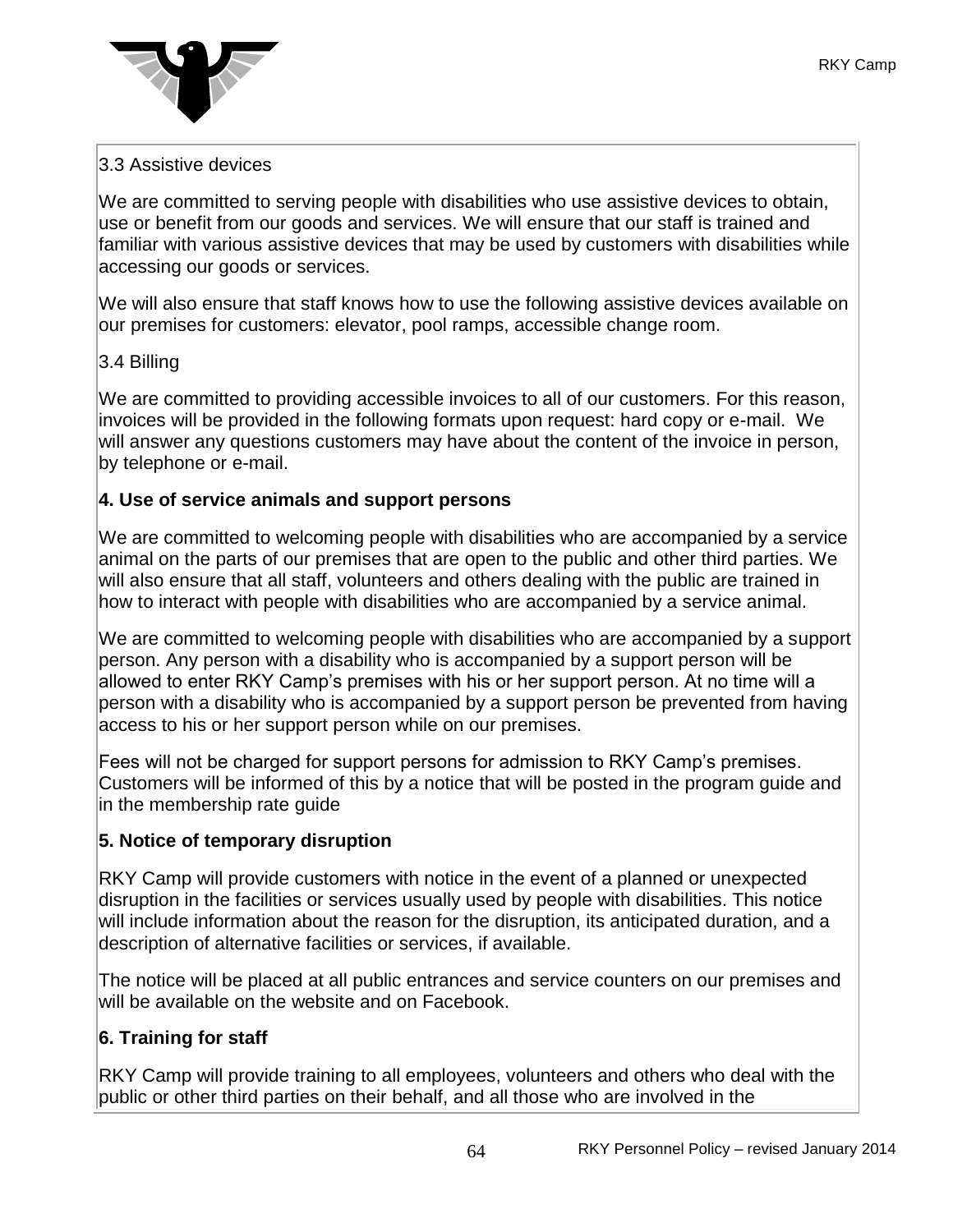

development and approvals of customer service policies, practices and procedures.

This training will be provided within 3 months after staff commence their duties.

Training will include the following:

- The purposes of the Accessibility for Ontarians with Disabilities Act, 2005 and the requirements of the customer service standard
- How to interact and communicate with people with various types of disabilities
- How to interact with people with disabilities who use an assistive device or require the assistance of a service animal or a support person
- How to use the elevator and accessible change room available on provider's premises or otherwise that may help with the provision of goods or services to people with disabilities
- What to do if a person with a disability is having difficulty in accessing RKY Camp's goods and services
- RKY Camp's policies, practices and procedures relating to the customer service standard.

Applicable staff will be trained on policies, practices and procedures that affect the way goods and services are provided to people with disabilities. Staff will also be trained on an ongoing basis when changes are made to these policies, practices and procedures.

# **7. Feedback process**

The ultimate goal of RKY Camp is to meet and surpass customer expectations while serving customers with disabilities. Comments on our services regarding how well those expectations are being met are welcome and appreciated.

Feedback regarding the way RKY Camp provides goods and services to people with disabilities can be made by e-mail, verbally, suggestion box, or phone. All feedback will be directed to the CEO. Customers can expect to hear back in 2 business days.

Complaints will be addressed according to complaint categories already established in our company's complaint management procedures.

# **8. Modifications to this or other policies**

We are committed to developing customer service policies that respect and promote the dignity and independence of people with disabilities. Therefore, no changes will be made to this policy before considering the impact on people with disabilities.

Any policy of RKY Camp that does not respect and promote the dignity and independence of people with disabilities will be modified or removed.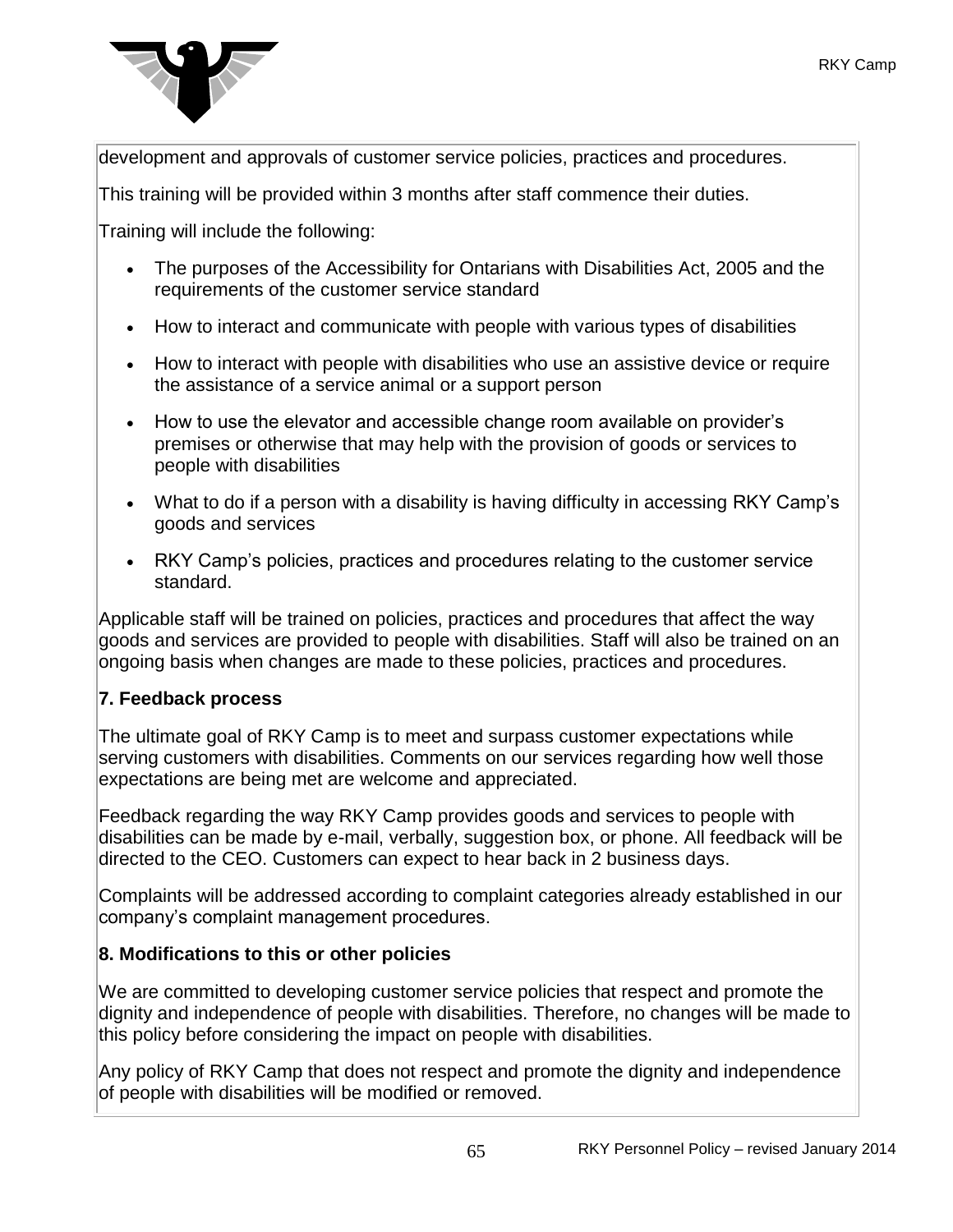

# **9. Questions about this policy**

This policy exists to achieve service excellence to customers with disabilities. If anyone has a question about the policy, or if the purpose of a policy is not understood, an explanation should be provided by, or referred to the CEO of RKY Camp.